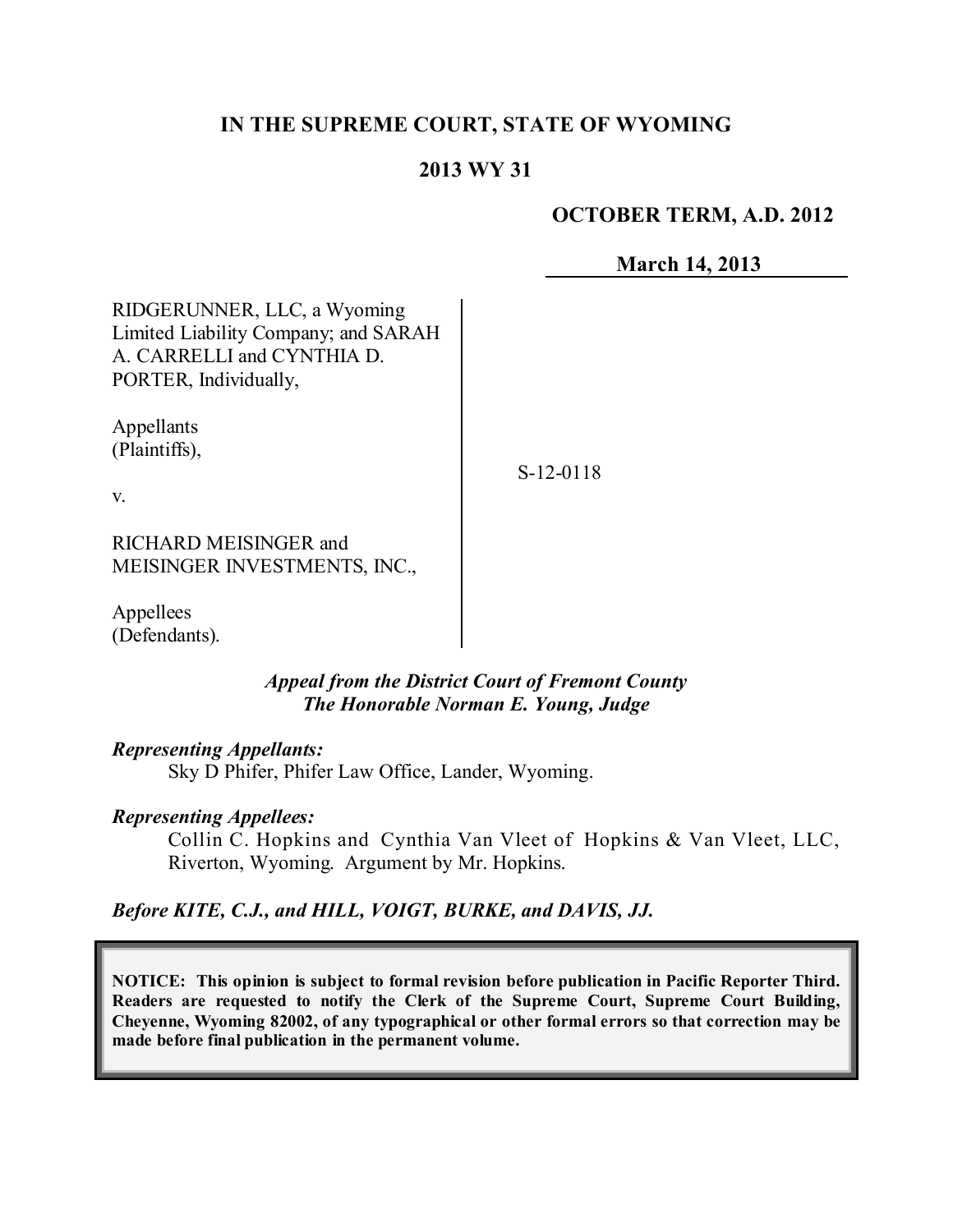#### **VOIGT, Justice.**

[¶1] The appellants, Ridgerunner, LLC, Sarah A. Carrelli, and Cynthia D. Porter, appeal the district court's decision to dismiss on summary judgment their claims for breach of contract and breach of the covenant of good faith against the appellees, Meisinger Investments, Inc. and Richard Meisinger. The appellants claim that the district court improperly converted the appellees' motion to dismiss the complaint to a motion for summary judgment and, therefore, the case must be reversed. After consideration, we find that the district court did not properly convert the appellees' motion to dismiss to a motion for summary judgment, and that the appellants' complaint is sufficient to survive the appellees' motion to dismiss.

#### **ISSUE**

[¶2] Did the district court properly dismiss the appellants' complaint for breach of contract and breach of the covenant of good faith brought against the appellees?

### **FACTS**

[¶3] On July 15, 2005, appellants Sarah A. Carrelli and Cynthia D. Porter, through their company, Ridgerunner, LLC, purchased Mom's Malt Shop from appellee Meisinger Investments, Inc. Approximately six years after the transaction, the appellants filed a complaint against Meisinger Investments, Inc. and one of its owners, Richard Meisinger, for breach of contract and breach of the covenant of good faith. The appellants alleged that the appellees misrepresented the inventory of the equipment of Mom's Malt Shop, that much of the food included in the sale was outdated or spoiled, and that appellee Richard Meisinger and Meisinger Investments, Inc.'s other owner, Kevin Meisinger, had been telling customers that the appellants were serving bad food and that the appellees were attempting to reclaim the business. The appellants also alluded to the fact that Kevin Meisinger vandalized the business on several occasions.

[¶4] In response to the complaint, the appellees filed a motion to dismiss the complaint. They asserted that the complaint failed to state a claim upon which relief can be granted because all of the allegations of wrongdoing were directed toward Kevin Meisinger. Kevin Meisinger, however, was not a named defendant in the complaint because he is deceased. The appellees pointed out that the sale of Mom's Malt Shop was between the appellants and Meisinger Investments, Inc., and that the appellants had not made any allegations that would justify piercing the corporate veil to hold Richard Meisinger personally responsible for the actions of the corporation. In response to the appellees' motion to dismiss, the appellants argued that Kevin Meisinger, Richard Meisinger, and Meisinger Investments, Inc. were all acting as agents of one another when the contract to sell Mom's Malt Shop was finalized, and that the appellants could not make any allegations regarding piercing the corporate veil until discovery had taken place.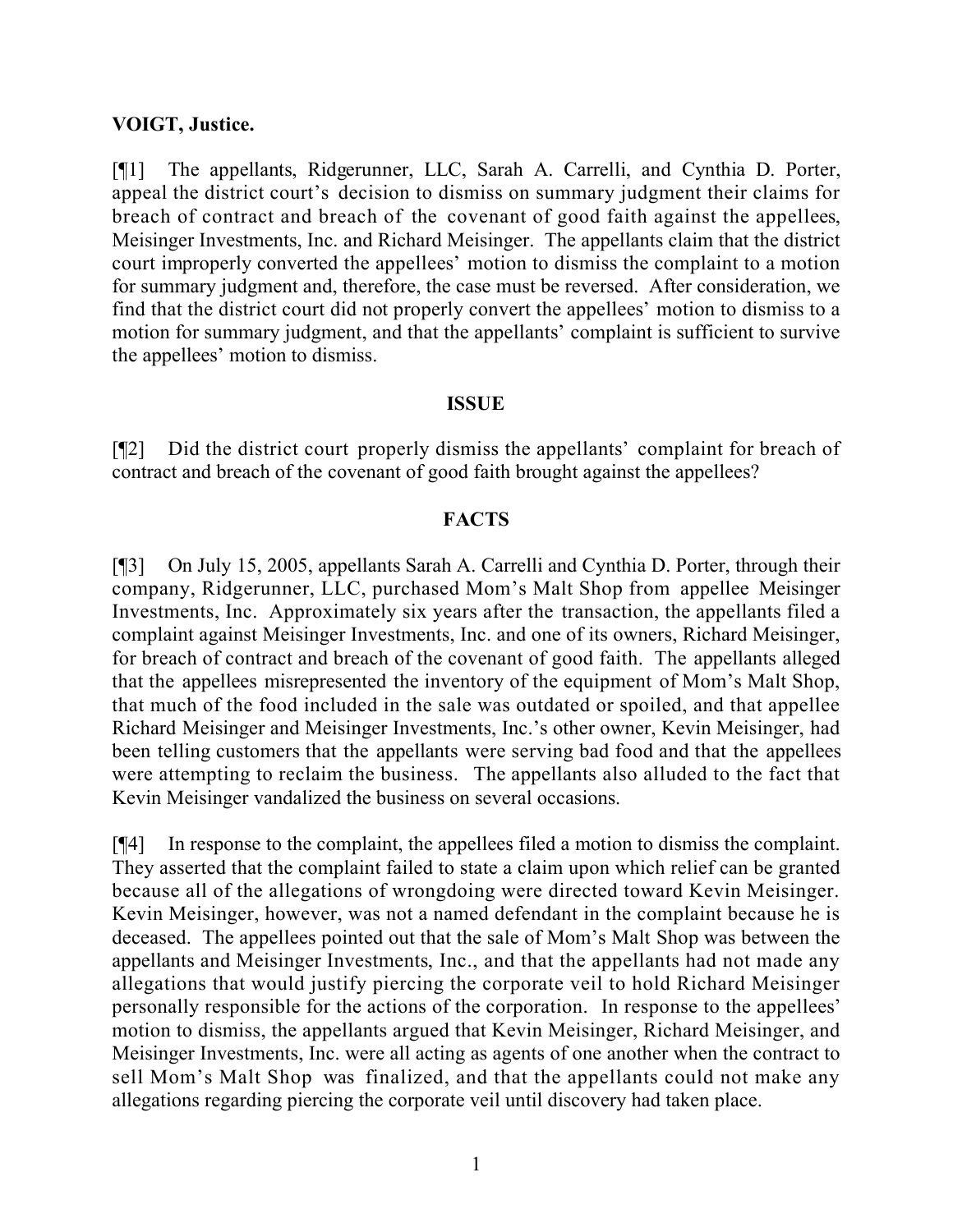[¶5] After a hearing, the district court dismissed the appellants' complaint. Although the order was titled "Order Granting [Appellees'] Motion to Dismiss," the district court explained in the body of the order that it was converting the motion to dismiss to a motion for summary judgment, pursuant to W.R.C.P. 12(c) and 56, because the district court considered evidence outside of the pleadings when rendering its decision. The district court found that the contract for the sale of Mom's Malt Shop was between the appellants and Meisinger Investments, Inc. Kevin Meisinger and Richard Meisinger were the only shareholders, officers, and directors of the corporation. Meisinger Investments, Inc. was dissolved and the business wound up in 2008, and Kevin Meisinger is now deceased. Thus, the district court found that Richard Meisinger was the only party on which the appellants could attempt to impose liability under the contract, but only if Richard Meisinger could be held personally liable for the acts and obligations of Meisinger Investments, Inc. The district court concluded that the appellants provided nothing more than "mere allegations or denials" in their pleadings, which was insufficient to survive a motion for summary judgment, and thereby dismissed the complaint. The appellants now appeal that order.

### **STANDARD OF REVIEW**

[¶6] This case is somewhat unique from many cases before this Court in that much of the central issue must be resolved before we can determine what the appropriate standard of review for the ultimate issue actually is. The appellees filed, and the appellants responded to, a motion to dismiss. However, the district court converted it to a motion for summary judgment. On appeal, the appellants claim that the district court improperly converted the motion to one for summary judgment. Whether the district court's conversion was proper is fundamental to our standard of review. If the conversion was proper, we will review whether summary judgment was granted appropriately. If the requirements for a proper conversion were not accomplished, we must review whether the dismissal was appropriate pursuant to a motion to dismiss standard. *Torrey v. Twiford*, 713 P.2d 1160, 1162, 1164 (Wyo. 1986).

 $[$ [[7] Rule 12(b)(6) of the Wyoming Rules of Civil Procedure states that a party may file a motion to dismiss a complaint if the complaint "fail[s] to state a claim upon which relief can be granted[.]" W.R.C.P. 12(b)(6). The rule goes on to state:

> If, on a motion asserting the defense numbered (6) to dismiss for failure of the pleading to state a claim upon which relief can be granted, matters outside the pleading are presented to and not excluded by the court, the motion shall be treated as one for summary judgment and disposed of as provided in Rule 56, and all parties shall be given reasonable opportunity to present all material made pertinent to such a motion by Rule 56.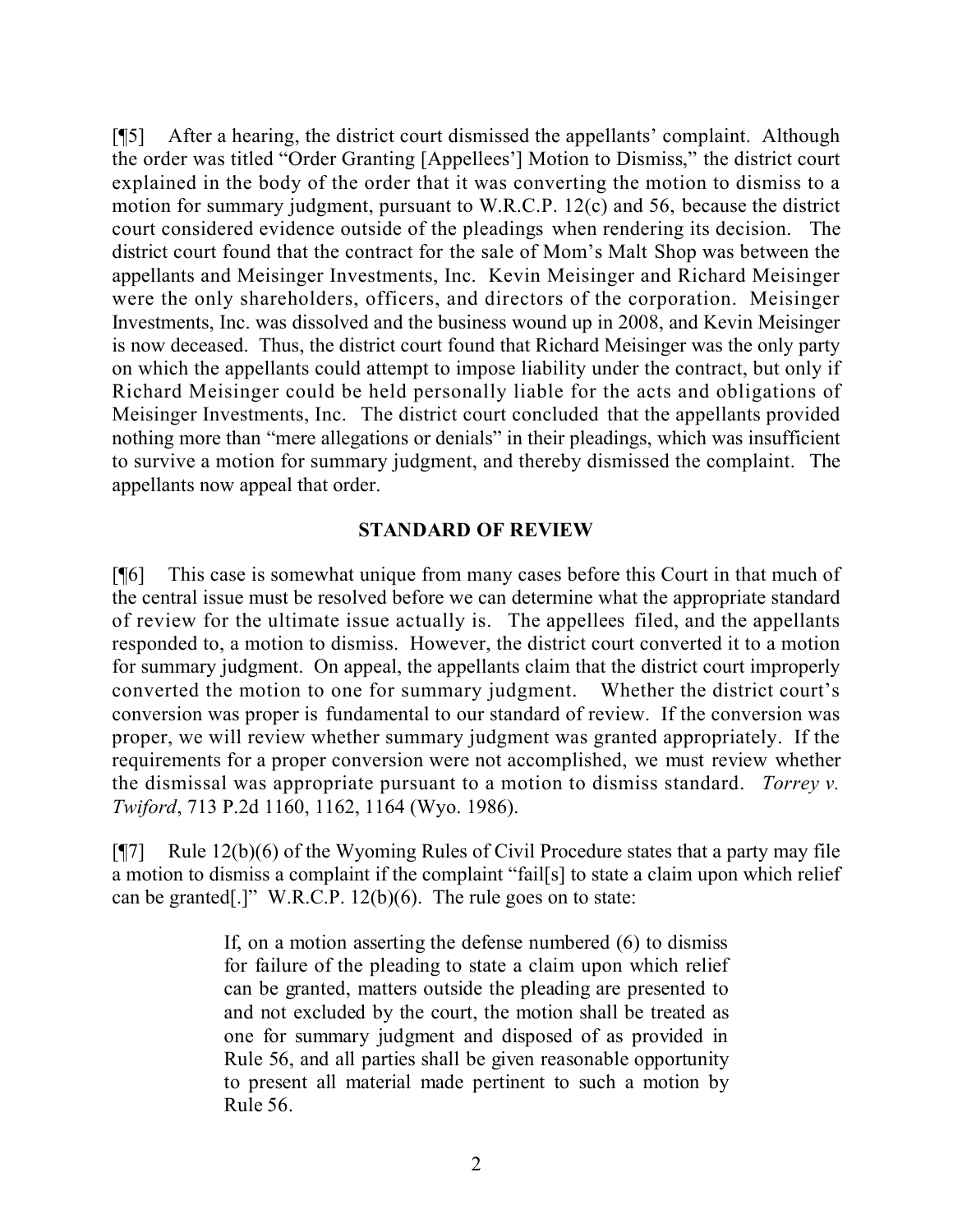W.R.C.P. 12(b). We have explained that if the matters outside of the pleadings considered are affidavits attached to the motion to dismiss, conversion occurs automatically. *Cranston v. Weston Cnty. Weed & Pest Bd*., 826 P.2d 251, 254 (Wyo. 1992). However, if materials other than affidavits are considered, "such as discovery documents, conversion does not occur automatically. The court may still treat the motion as one for summary judgment, but the record must demonstrate that the parties had notice of the conversion and that the nonmovant had an opportunity to respond." *Id*. At a minimum, the nonmoving party must have ten days to respond to the converted motion for summary judgment. *Shriners Hosp. for Crippled Children, Inc. v. First Sec. Bank of Utah, N.A.*, 835 P.2d 350, 356 (Wyo. 1992).

[¶8] Here, the appellees filed a motion to dismiss, and it did not include any attachments or affidavits. The appellants then responded to the motion, which also did not include any attachments or affidavits. The record does not show that either party filed any supplemental pleadings that contained attachments or affidavits in regard to the motion or response. Therefore, the record does not support a conclusion that the motion should have been converted automatically. This means, that in order for a conversion to properly have taken place,

> the record must adequately demonstrate that all counsel were aware of the intentions of the district judge to treat the motion as converted, together with a reasonable opportunity afforded to the non-moving party to present, by way of affidavit or otherwise, anything necessary to rebut the contention of the moving party.

*Torrey*, 713 P.2d at 1163 (quoting *Kimbley v. City of Green River*, 642 P.2d 443, 445 (Wyo. 1982)).

[¶9] The record does not show that counsel for either of the parties was given any advance notice that the district court planned to convert the motion to dismiss to one for summary judgment. In fact, the first time the conversion is ever mentioned in the record is in the district court's order dismissing the appellants' complaint. Further, we cannot tell what the parties may have known or been told at the time of the motion hearing, or what evidence outside of the pleadings the district court considered, because the hearing was not reported. Therefore, we cannot say that the requirements of converting the motion to dismiss to a motion for summary judgment were met. Consequently, we will review "this case as [an] order[] to dismiss rather than as [a] converted order[] for summary judgment." *Cranston*, 826 P.2d at 254.

[¶10] We review a district court's decision to grant a motion to dismiss *de novo*. *Swinney v. Jones*, 2008 WY 150, ¶ 6, 199 P.3d 512, 515 (Wyo. 2008). Further: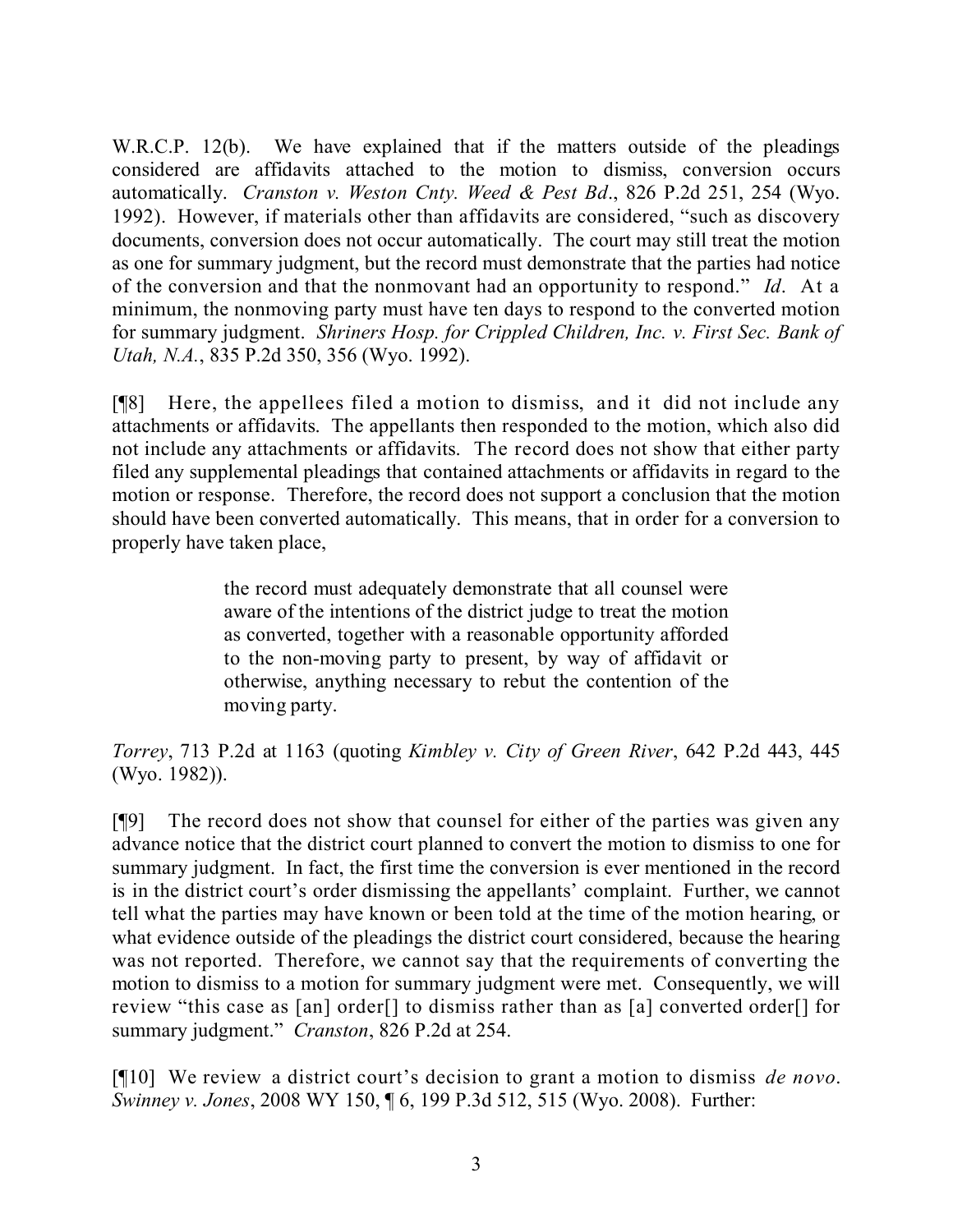When claims are dismissed under W.R.C.P. 12(b)(6), this court accepts the facts stated in the complaint as true and views them in the light most favorable to the plaintiff. Such a dismissal will be sustained only when it is certain from the face of the complaint that the plaintiff cannot assert any facts that would entitle him to relief. *Story v. State*, 2001 WY 3, ¶ 19, 15 P.3d 1066, ¶ 19 (Wyo. 2001). Dismissal is a drastic remedy and is sparingly granted; nevertheless, we will sustain a W.R.C.P. 12(b)(6) dismissal when it is certain from the face of the complaint that the plaintiff cannot assert any set of facts that would entitle that plaintiff to relief. *Robinson v. Pacificorp*, 10 P.3d 1133, 1135-36 (Wyo. 2000).

*Bonnie M. Quinn Revocable Trust v. SRW, Inc.*, 2004 WY 65, ¶ 8, 91 P.3d 146, 148 (Wyo. 2004) (quoting *Manion v. Chase Manhattan Mortg. Corp.*, 2002 WY 49, ¶ 6, 43 P.3d 576, 577 (Wyo. 2002)).

#### **DISCUSSION**

[¶11] The appellees filed a motion to dismiss based upon the contention that the complaint did not make any allegations that Richard Meisinger engaged in wrongdoing outside his capacity as an owner of Meisinger Investments, Inc., and further that the appellants did not make any allegations as to why the district court should pierce Meisinger Investments, Inc.'s corporate veil in order to hold Richard Meisinger personally liable. The district court agreed and dismissed the appellants' complaint, albeit pursuant to W.R.C.P. 56 and not W.R.C.P. 12(b)(6). After a thorough review of the complaint, and considering the allegations in a light most favorable to the appellants, we find that the appellants have failed to assert any facts that even allege that piercing the corporate veil to hold Richard Meisinger personally liable would be justified. However, we also find that the district court erred when it dismissed the entire complaint after stating that Meisinger Investments, Inc. could not be held liable because it was dissolved.

[¶12] We will begin our analysis with the appellants' failure to plead any facts that would support a piercing of the corporate veil. Rule 8(a)(2) of the Wyoming Rules of Civil Procedure states that "[a] pleading which sets forth a claim for relief, whether an original claim, counterclaim, cross-claim, or third-party claim shall contain . . . 2) a short and plain statement of the claim showing that the pleader is entitled to relief[.]" W.R.C.P. 8(a)(2). This rule is based upon the theory of notice pleading and only requires that a plaintiff "plead the operative facts involved in the litigation so as to give fair notice of the claim to the defendant." *Johnson v. Aetna Cas. & Sur. Co. of Hartford, Conn*., 608 P.2d 1299, 1302 (Wyo. 1980). Further, "pleadings must be liberally construed in order to do justice to the parties and motions to dismiss must be sparingly granted." *Id*.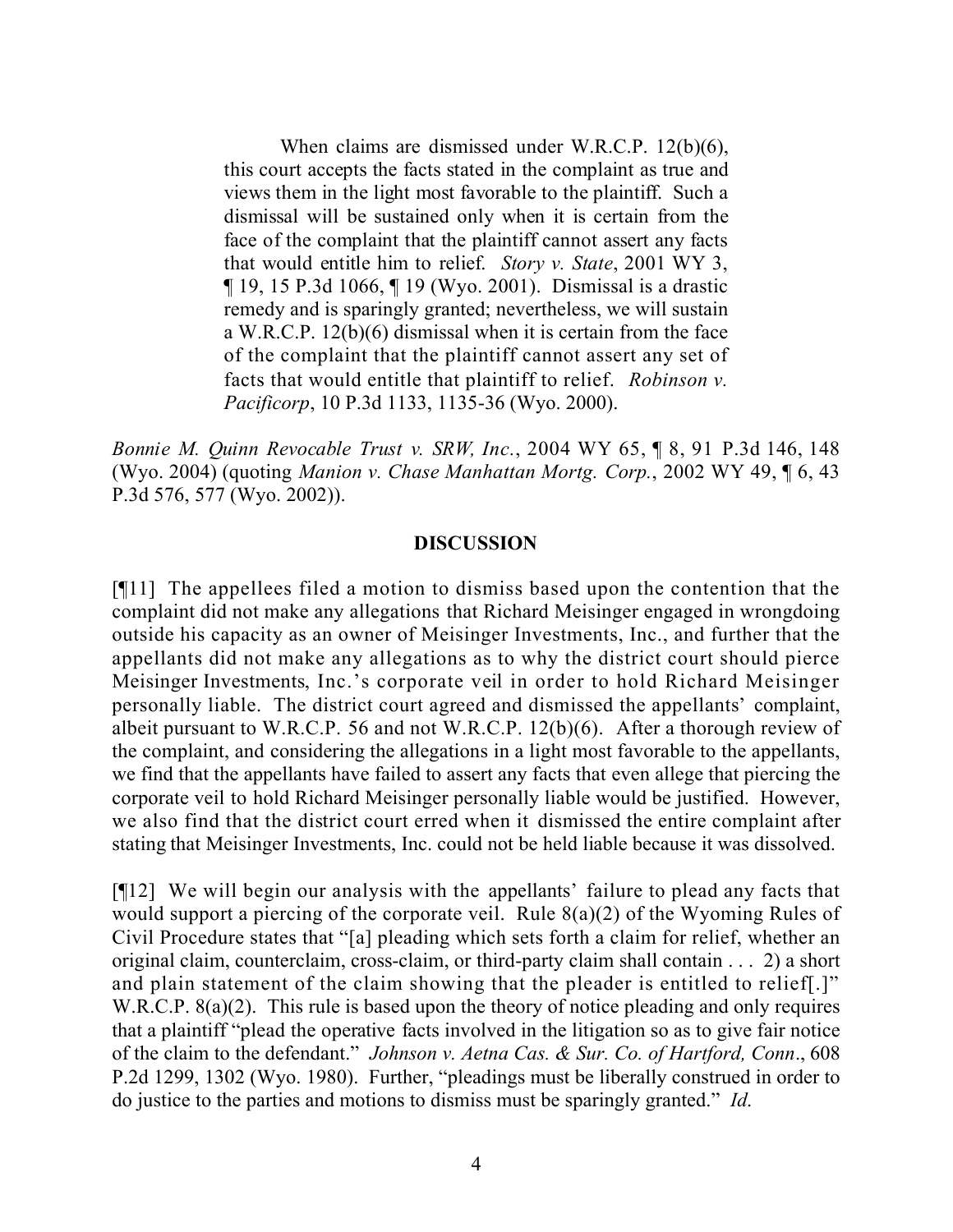[¶13] In their complaint, the appellants named Meisinger Investments, Inc. and Richard Meisinger as defendants in their claims for breach of contract and breach of the covenant of good faith. The contract for the sale of Mom's Malt Shop was attached to the complaint, and shows that all agreements regarding the sale were between appellants Sarah A. Carrelli and Cynthia D. Porter and Meisinger Investments, Inc. Further, the appellants state in their complaint that "at all times herein Kevin Meisinger and Richard Meisinger were acting as agents of each other and *as agents and officers of Meisinger Investments, Inc.***"** (Emphasis added.)

[¶14] These points are important because, generally, "a corporation is a separate entity distinct from the individuals comprising it." *Kaycee Land & Livestock v. Flahive*, 2002 WY 73,  $\P$  4, 46 P.3d 323, 325 (Wyo. 2002). However, this Court has recognized "the concept that a corporation's legal entity will be disregarded whenever the recognition thereof in a particular case will lead to injustice." *Id.*

> "'Before a corporation's acts and obligations can be legally recognized as those of a particular person, and vice versa, it must be made to appear that the corporation is not only influenced and governed by that person, but that there is such a unity of interest and ownership that the individuality, or separateness, of such person and corporation has ceased, and that the facts are such that an adherence to the fiction of the separate existence of the corporation would, under the particular circumstances, sanction a fraud or promote injustice.' Quoting *Arnold v. Browne*, 27 Cal.App.3d 386, 103 Cal.Rptr. 775 (1972) (*overruled on other grounds* [*by Reynolds Metals Co. v. Alperson*, 25 Cal.3d 124, 129, 158 Cal.Rptr. 1, 3, 599 P.2d 83, 86 (1979)])."

*Id.* Thus, this Court has long recognized that disregarding the corporate entity, or piercing the corporate veil, is a judicially created equitable doctrine used in situations where "corporations have not been operated as separate entities as contemplated by statute and, therefore, are not entitled to be treated as such." *Id*. at ¶ 6, at 326. When considering whether to pierce the corporate veil, a court considers the following factors:

> "'Among the possible factors pertinent to the trial court's determination are: commingling of funds and other assets, failure to segregate funds of the separate entities, and the unauthorized diversion of corporate funds or assets to other than corporate uses; the treatment by an individual of the assets of the corporation as his own; the failure to obtain authority to issue or subscribe to stock; the holding out by an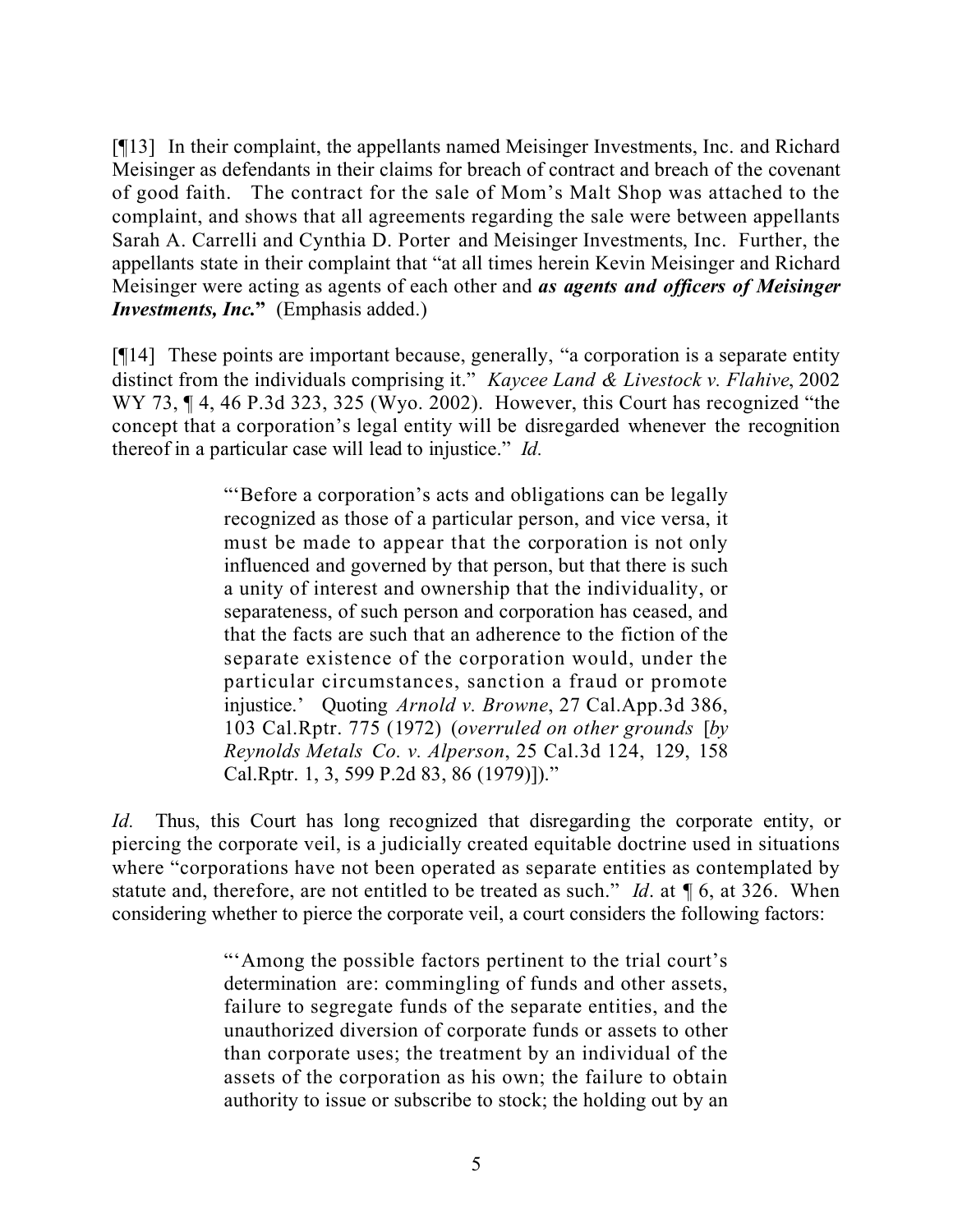individual that he is personally liable for the debts of the corporation; the failure to maintain minutes or adequate corporate records and the confusion of the records of the separate entities; the identical equitable ownership in the two entities; the identification of the equitable owners thereof with the domination and control of the two entities; identification of the directors and officers of the two entities in the responsible supervision and management; the failure to adequately capitalize a corporation; the absence of corporate assets, and undercapitalization; the use of a corporation as a mere shell, instrumentality or conduit for a single venture or the business of an individual or another corporation; the concealment and misrepresentation of the identity of the responsible ownership, management and financial interest or concealment of personal business activities; the disregard of legal formalities and the failure to maintain arm's length relationships among related entities; the use of the corporate entity to procure labor, services or merchandise for another person or entity; the diversion of assets from a corporation by or to a stockholder or other person or entity, to the detriment of creditors, or the manipulation of assets and liabilities between entities so as to concentrate the assets in one and the liabilities in another, the contracting with another with intent to avoid performance by use of a corporation as a subterfuge of illegal transactions; and the formation and use of a corporation to transfer to it the existing liability of another person or entity [citation].'" [*AMFAC Mech. Supply Co. v. Federer*,] 645 P.2d [73,] 77-78 [(Wyo. 1982)] (quoting *Arnold v. Browne, supra*, 103 Cal.Rptr. at 781-82).

*Id*. at ¶ 4, at 325 (quoting *Miles v. CEC Homes, Inc.*, 753 P.2d 1021, 1023-24 (Wyo. 1988)).

[¶15] Here, because the claims raised by the appellants stemmed from a contract that was entered into with only Meisinger Investments, Inc., the appellants have to pierce the corporate veil in order to impose individual liability upon Richard Meisinger. While piercing the corporate veil is a "doctrine wherein liability for an underlying [cause of action] may be imposed upon a particular individual," *Dombroski v. WellPoint, Inc.*, 879 N.E.2d 225, 231 (Ohio Ct. App. 2007), *rev'd on other grounds by* 895 N.E.2d 538 (Ohio 2008) (quoting *Geier v. Nat'l GG Indust.*, 1999 WL 1313460 (Ohio App. 11 Dist.)), and not a separate cause of action, the complaint must still "contain sufficient information to indicate a desire to proceed under the doctrine of piercing the corporate veil." *Dombroski*, 879 N.E.2d at 231, *rev'd on other grounds by* 895 N.E.2d 538.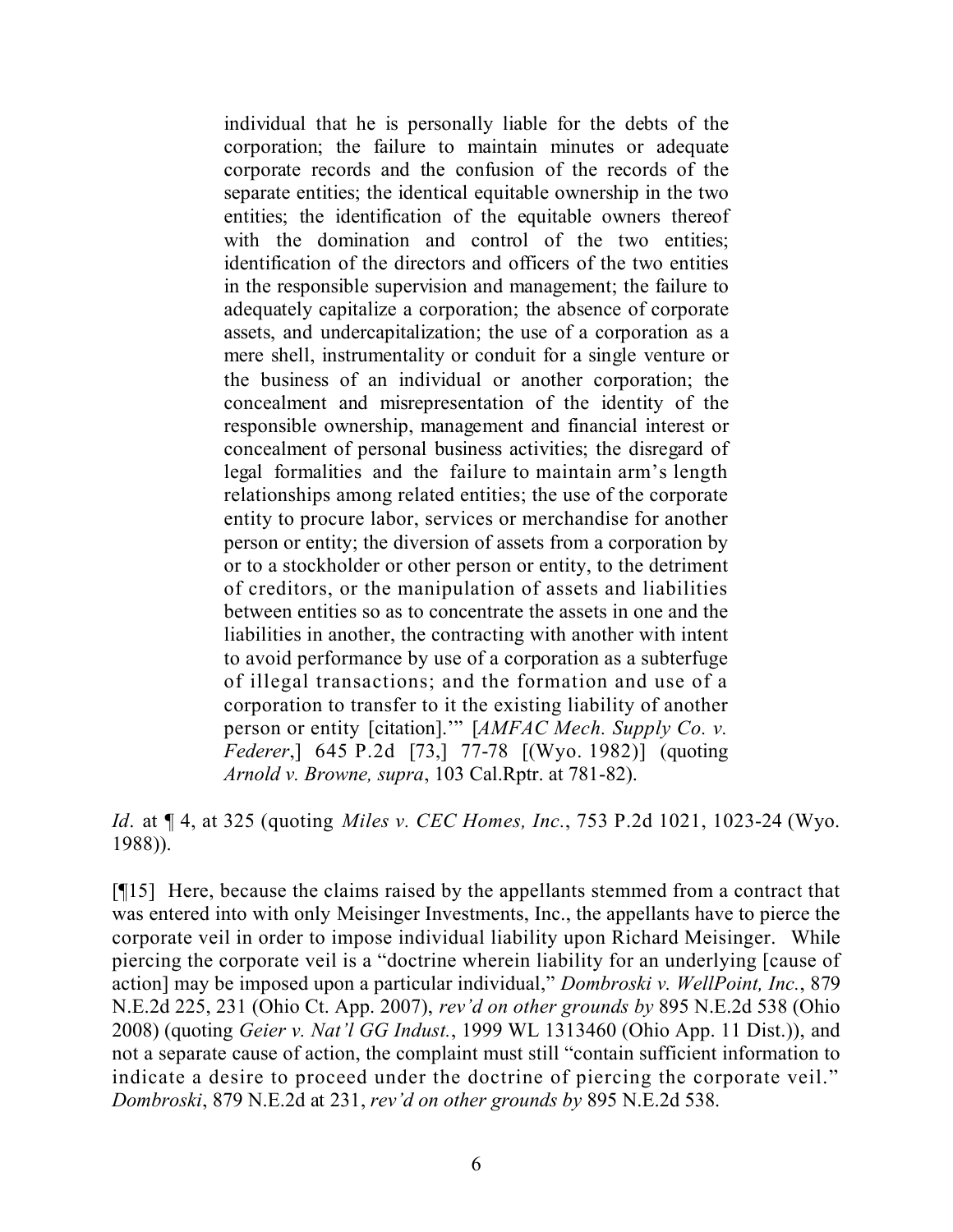[¶16] The complaint, however, even when liberally construed, does not indicate a desire to pierce the corporate veil. Although the appellants named Richard Meisinger as an individual defendant, the complaint does not contain any information or allegations, such as the factors the courts consider when determining whether it is proper to pierce the corporate veil, which would put the appellees on notice of that desired intent. In fact, in their motion to dismiss the complaint, the appellees interpreted the complaint to be bringing a personal claim of slander against Richard Meisinger. In response to the motion, the appellants clarified that there was not a claim of slander, only the breach of contract claim and the breach of the covenant of good faith claim, which stemmed from the original contract for the sale of the business. Further, in their response to the motion, the appellants explained that they were unable to give information regarding the piercing of the corporate veil because discovery had not yet taken place. While many factual details that would support piercing the corporate veil may be discovered throughout the process, it does not change the fact that the complaint must still contain sufficient information to put the opposing party on notice that the party bringing the action is going to attempt to pierce the veil. This complaint simply fails in that respect. Therefore, the district court's decision to dismiss the complaint against Richard Meisinger is affirmed.

[¶17] We do not find however that the complaint should have been dismissed in its entirety. In its order dismissing the complaint, the district court explained that Richard Meisinger was the only party who potentially could be liable in the lawsuit because Kevin Meisinger is dead and Meisinger Investments, Inc. was dissolved and the business had been wound up. The pleadings and record in this case do not support the district court's conclusion that Meisinger Investments, Inc. could not be held liable simply because the corporation had been dissolved.

[¶18] At common law, a dissolved corporation could not sue or be sued in its corporate name because the corporate entity no longer existed. 16A Carol A. Jones, *Fletcher Cyclopedia of the Law of Corporations* § 8142, at 299 (perm ed., rev. vol. 2012 and Cum. Supp. 2012-2013). Most states have adopted statutes that reverse the common law rule and, instead, allow the commencement of proceedings by or against a corporation in its corporate name, even if the corporation is dissolved. *Id*. at 302. In Wyoming, Wyo. Stat. Ann.  $\S 17$ -16-1405(b)(v) provides that "[d]issolution of a corporation does not: ... (v) Prevent commencement of a proceeding by or against the corporation in its corporate name[.]" Wyo. Stat. Ann. § 17-16-1405(b)(v) (LexisNexis 2011); *see also Catamount Constr. v. Timmis Enters.*, 2008 WY 122, ¶ 18, 193 P.3d 1153, 1158 (Wyo. 2008). This applies whether the dissolution is done voluntarily or administratively. *See* Wyo. Stat. Ann. §§ 17-16-1405, -1421(c) (LexisNexis 2011).

[¶19] In order to allow dissolving corporate entities the ability to dispose of all potential claims that may exist against them, the legislature has adopted procedures in which a corporation can notify any potential claimants of its intent to dissolve. The potential